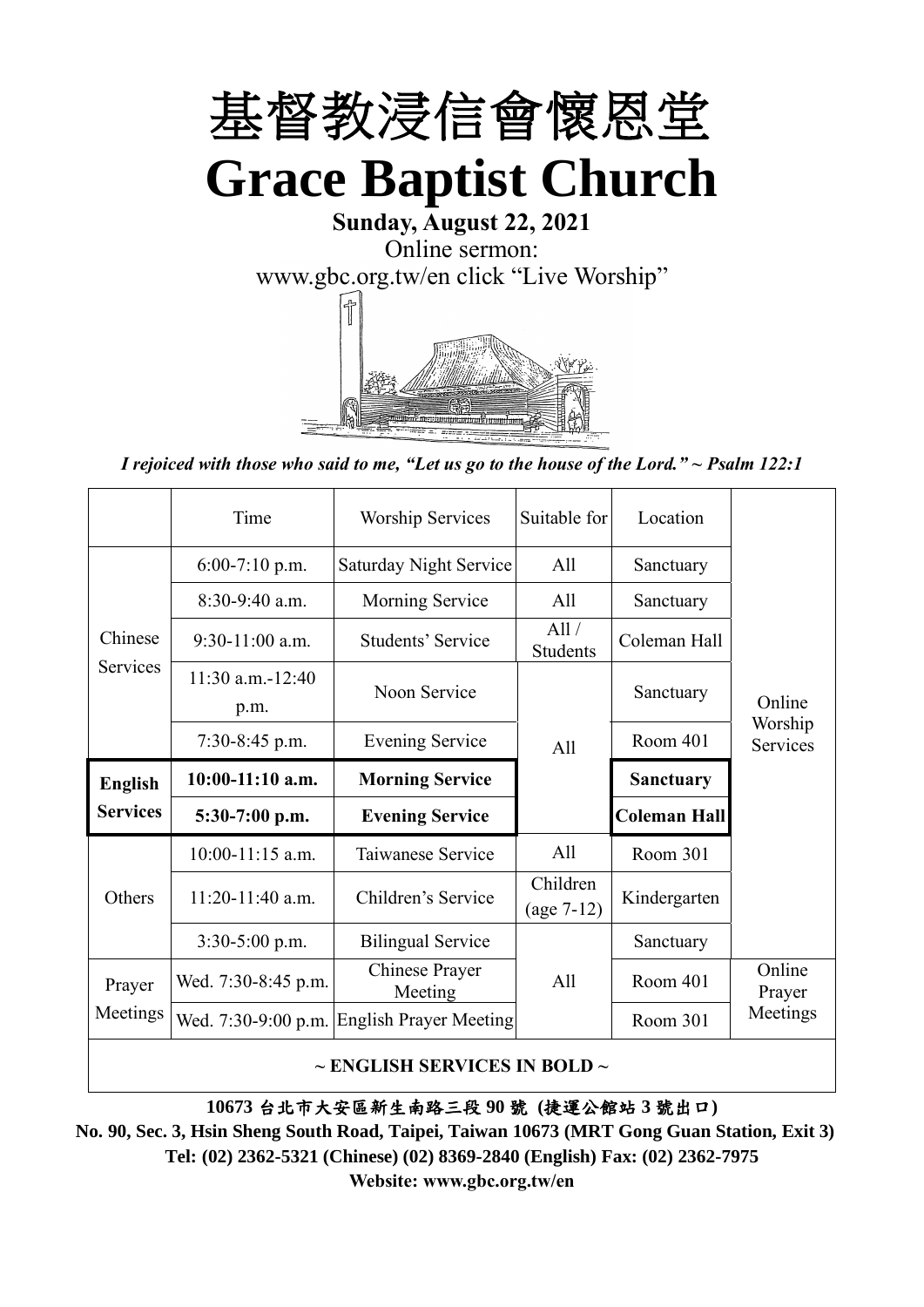#### **Welcome to Grace Baptist Church English Congregation. Thank you for choosing to worship with us and celebrate the glory of our Lord.**

|                          | Morning Worship Service – 10:00 a.m.<br>Sunday, August 22, 2021 (Online) |                        |
|--------------------------|--------------------------------------------------------------------------|------------------------|
| Prelude                  |                                                                          | Vicky Lin              |
| Greeting/Prayer          |                                                                          |                        |
| Worship through Music    | " $10,000$ Reasons"<br>"Living Hope"                                     | Cherrie Lim            |
| Pastoral Prayer          |                                                                          | Pastor Nick Brideson   |
| Worship through Music    | "You Alone Can Rescue"<br>"Victor's Crown"                               | Cherrie Lim            |
| <b>Offertory Prayer</b>  |                                                                          | Pastor Nick Brideson   |
| Tithes and Offerings     |                                                                          |                        |
| Doxology                 |                                                                          |                        |
| Pray for Our Church      |                                                                          | Pastor Kevin Wang      |
| Special Music            | "For the Beauty of the Earth"                                            | Hallel Singers (video) |
| <b>Scripture Reading</b> | 1 Kings 19:1-8                                                           |                        |
| Message                  | Serve Even When Discouraged                                              | Pastor Nick Brideson   |
| <b>Response Song</b>     | "Be Strong in the Lord"                                                  |                        |
| Benediction              |                                                                          |                        |
| Welcome                  |                                                                          |                        |
| Closing Song             | "As the Lord Is with Us"                                                 | Cherrie Lim            |
| Postlude                 |                                                                          | Vicky Lin              |
|                          | $\epsilon$ atso $\tau$                                                   |                        |
|                          | Evening Worship Service – 5:30 p.m.                                      |                        |

# **Sunday, August 22, 2021**

In accordance with CECC's recommendations for preventing the spread of infectious disease, we will live-stream the morning worship service. For those who regularly worship with us at 5:30 p.m., we invite you to use the recorded live-stream of the 10:00 a.m. service to worship with us. For a link to the recording, please visit: https://www.gbc.org.tw/en/index.php/livestream/

#### **Our Vision Is to Spread the Gospel**

To achieve this, we aim:

- ⚫ To become a house of prayer
- ⚫ Through prayer, to build the body of Christ
- ⚫ From the body, to do the work of mission in Taipei, Taiwan, and neighboring countries *"but you will receive power when the Holy Spirit has come upon you; and you shall be My witnesses both in Jerusalem, and in all Judea and Samaria, and even to the remotest part of the earth." -* Acts 1:8 (NASB)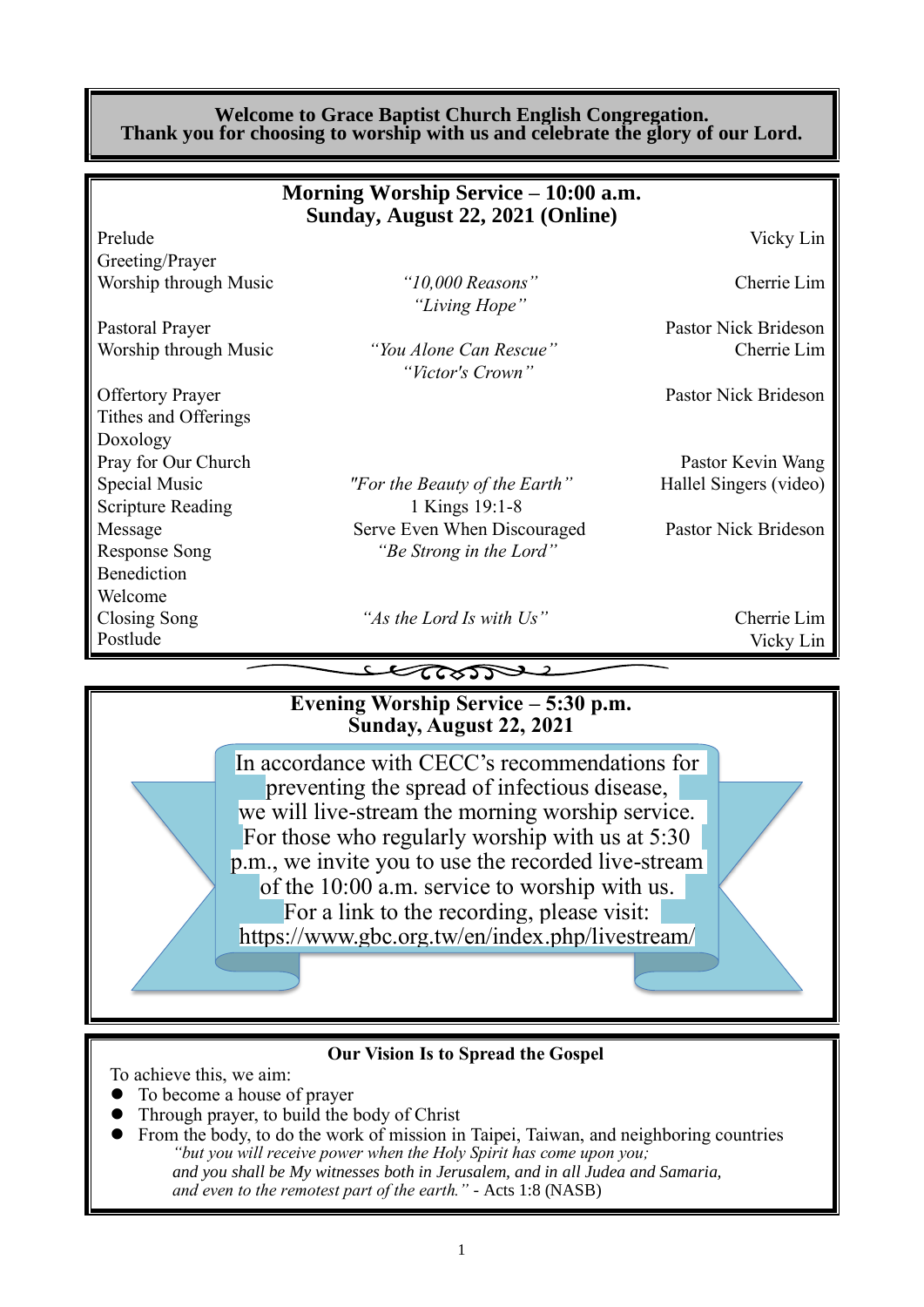### **Sermon Topic: Serve Even When Discouraged Scripture: 1 Kings 19:1-8**

### **Speaker: Pastor Nick Brideson** August 22, 2021

#### **Scripture: 1 Kings 19:1-8 (NASB)**

**<sup>1</sup>** Now Ahab told Jezebel all that Elijah had done, and how he had killed all the prophets with the sword. <sup>2</sup> Then Jezebel sent a messenger to Elijah, saying, "So may the gods do to me and even more, if I do not make your life as the life of one of them by tomorrow about this time." **<sup>3</sup>** And he was afraid and arose and ran for his life and came to Beersheba, which belongs to Judah, and left his servant there. **<sup>4</sup>** But he himself went a day's journey into the wilderness, and came and sat down under a juniper tree; and he requested for himself that he might die, and said, "It is enough; now, O LORD, take my life , for I am not better than my fathers." **<sup>5</sup>** He lay down and slept under a juniper tree; and behold, there was an angel touching him, and he said to him, "Arise, eat." **<sup>6</sup>** Then he looked and behold, there was at his head a bread cake baked on hot stones, and a jar of water. So he ate and drank and lay down again. **<sup>7</sup>** The angel of the LORD came again a second time and touched him and said, "Arise, eat, because the journey is too great for you." **<sup>8</sup>** So he arose and ate and drank, and went in the strength of that food forty days and forty nights to Horeb, the mountain of God.

#### **Notes:**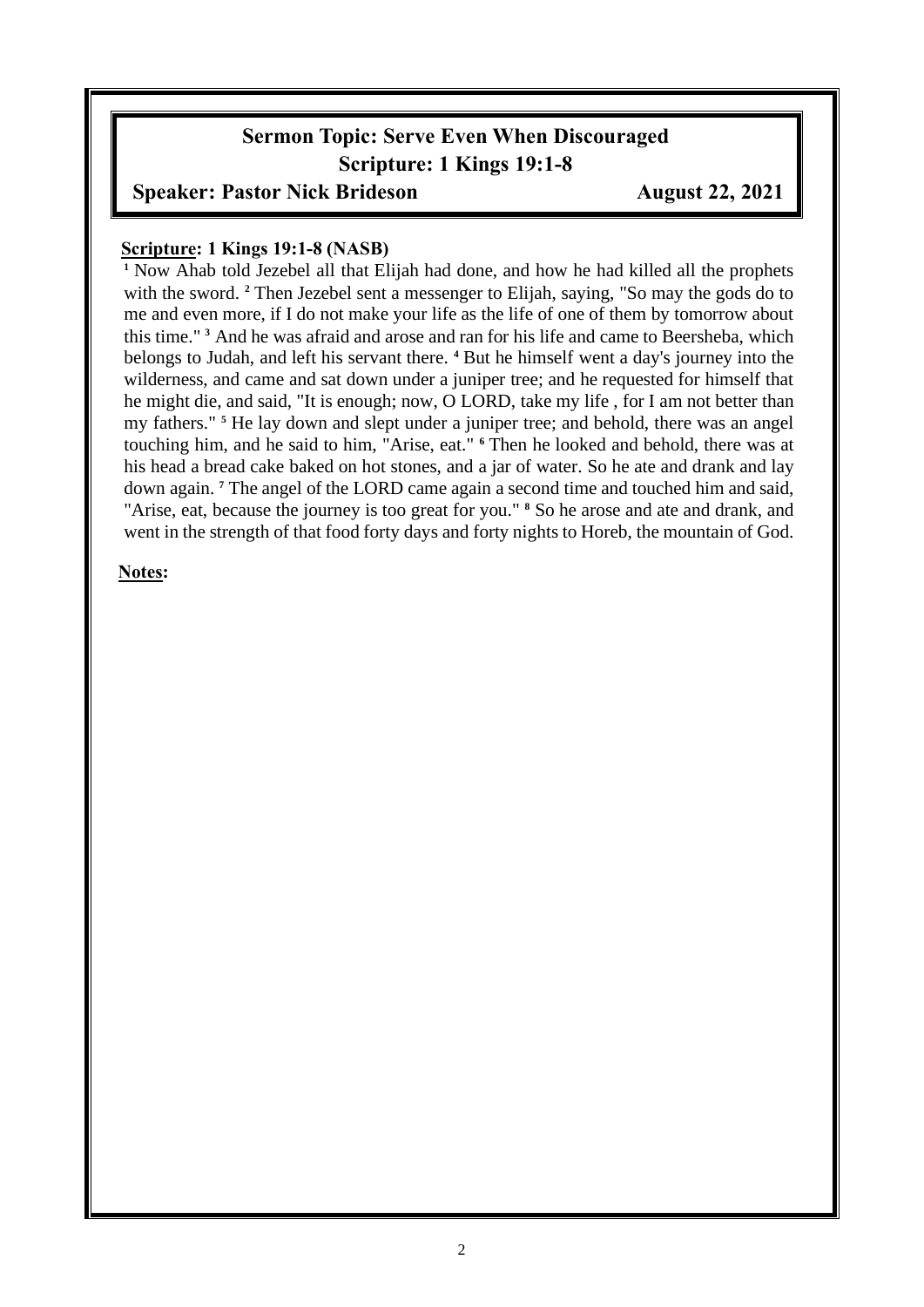### **Wednesday Night Prayer Meeting**

*"My house shall be called a house of prayer" (Matthew 21:13)*

Let us be a church of prayer. We normally meet 7:30 - 9:00 p.m. every Wednesday in GBC Room 301. However, due to COVID-19, the English prayer meeting will use Zoom from now until further notice. Please send an email to ecprayerteam@gbc.org.tw if you are interested in joining the Zoom prayer meeting or if you have a prayer request.

| 1st Week                                  | 2nd Week | 3rd Week        | 4th Week        | 5th Week  |
|-------------------------------------------|----------|-----------------|-----------------|-----------|
| Caring/Healing/Families   Church Ministry |          | <b>Missions</b> | <b>The Lost</b> | The World |

### **AWANA & Preschool Enrolling Students**

Parents having children of elementary school age or younger, please note that the AWANA & Preschool programs are now enrolling new students for the school year 2021 – 2022, which starts on September 5. Children aged 3 – 5 years old can enroll in the preschool program, and elementary school children over 5 years old can enroll in the AWANA program. Please contact the leaders for details:

Preschool leader: Joanna Peng [\(joanna1285@hotmail.com\)](mailto:joanna1285@hotmail.com) AWANA leader: Ming Lai [\(minglai88@gmail.com\)](mailto:minglai88@gmail.com)

#### **Pandemic Announcement from GBC**

CECC has announced that pandemic Level 2 restrictions will continue from August 10 to August 23. After thorough discussion among leadership and staff, worship services and prayer meetings will continue online.

It's time to start thinking about what will happen when GBC reopens for physical meetings. Because of the pandemic, some things will be different, and some regulations will apply. Therefore we ask you to keep watching GBC website for posts on this issue at:<https://www.gbc.org.tw/en>

Please be careful about your health and the health of others and continue to pray for the pandemic. If you have needs or questions, please contact the church staff at 02-2362-5321 ext. 132 or 136.

#### **COVID-19 Guidelines**

**Please:**



- Taiwan has recently had local transmission cases of COVID-19. To show love and support for the society God has put us in, we ask that you abide by the following:
	- 1. Meetings in GBC are either cancelled or will continue online until further notice.
	- 2. Online English Morning Worship Service will be at the usual time (10:00) a.m.) Evening service is cancelled.
	- 3. Wednesday night prayer meeting is at the usual time  $7:30 - 9:00$  p.m. but only using Zoom. (To join, email:  $ecprayerteam@gbc.org.tw)$
	- 4. Enter GBC only for specific reasons or by appointment.
	- 5. Groups meeting in people's homes must abide by government restrictions and are encouraged to meet online.
- Be careful about your health and the health of others.
- Wear a mask. Check temperature. Wash hands frequently.
- $\Box$  See a doctor and stay home if you have a fever and/or cough.
- Pray for Taiwan and other countries.
- Join GBC's online worship service: www.gbc.org.tw/en

#### **Please Note:**

- Many classes and small groups are meeting online. Please check page 6 for the leader's contact email to join.
- ◼ **Please see GBC website for updates.**

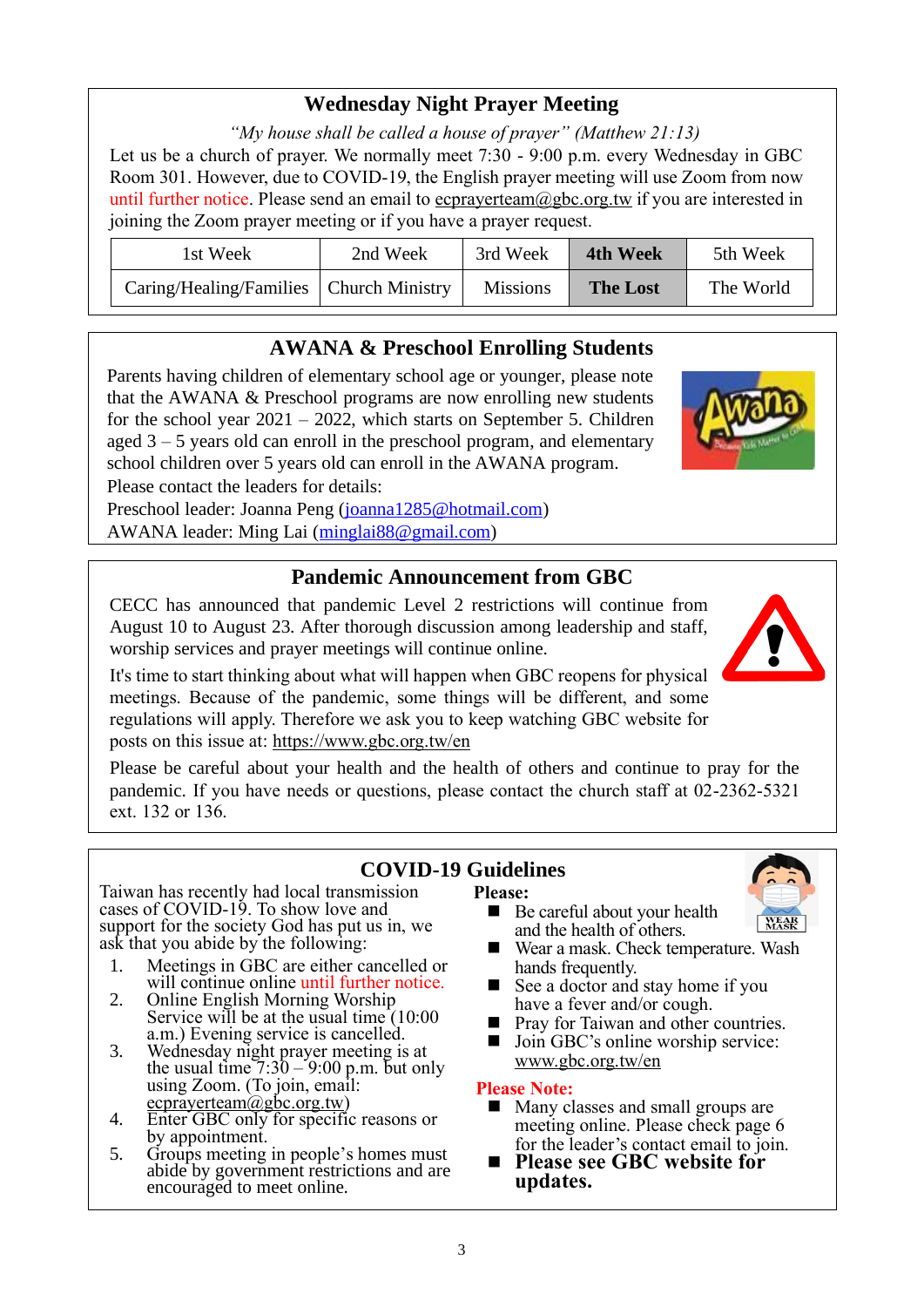### **Blood Donation TODAY**

Those of us blessed with good health, please come and help others by donating blood **TODAY**, August 22:

#### **When/Where:**

9:00 a.m.–5:00 p.m.in front of GBC

### **Requirements:**

- \* Between 17 and 65 years old
- \* Bring your ID/ARC
- \* Not had hepatitis in the last 12 years
- \* Not pregnant

### **Bible Studies for Life: Fall Season Starts September 5**

Whether you are young or old, if you follow Jesus, you are a disciple. But the quality of your discipleship isn't measured by how well you can answer questions. Discipleship is about being *transformed* into the likeness of Jesus. And transformation starts in the Word. That's why *Bible Studies for Life* is carefully crafted to help kids, students, and adults purposefully become more like Jesus every day.

(Fall Season: 13 sessions on Sundays from September 5 to November 28.)

We have *Bible Studies for Life* classes for all ages available. Please check our new season class information in the bulletin or the GBC website: www.gbc.org.tw/en.

### **Grace Preschool Now Enrolling Students**

Grace Preschool is a non-profit organization and affiliate of Grace Baptist Church. It is a high-quality kindergarten both in staff and facilities. In September 2020 Grace Preschool was among many excellent schools and had the honor to excel and be given the Yearly Teaching Excellence Award from the Ministry of Education.

Parents having children born between September 2, 2017 and September 1, 2018 are welcome to make an appointment to tour the Kindergarten in order to enroll their children. If interested, please call Principal Chen at (02)2363-6591 (in Chinese)

### **Christianity 101 New Cycle**

The Christianity 101 class has just started a new cycle and meets via LINE at 11:30 a.m. on Sundays.

Christianity 101 class introduces basic Christian teachings and prepares people for baptism. If you need more information, or plan to join the class, please contact the teacher, Yuri Shih, by email at: [yuchen\\_phone@hotmail.com.](mailto:yuchen_phone@hotmail.com)

### **In Case of Typhoon …**

When a typhoon warning is issued and schools and offices are closed, all services and activities at GBC and small group meetings at homes will also be cancelled. Please follow Taipei City government's instructions and stay indoors during typhoons and heavy rainstorms for your safety.

### **GBC Night Prayer (**懷恩晚禱**)**

During the time that GBC is closed for physical meetings, Senior Pastor Peter Wu and his wife Cindy are leading the GBC family to pray via video for the COVID-19 situation and for the needs of people during this difficult time.

Pastor Wu and his wife invite you to go to the GBC Chinese website main page, https://www.gbc.org.tw, to watch the

video and pray with them (and with many others online) to seek God's mercy together. The prayer video is in Chinese and is posted at 9:00 p.m. every night except Wednesday, but you can watch it anytime.





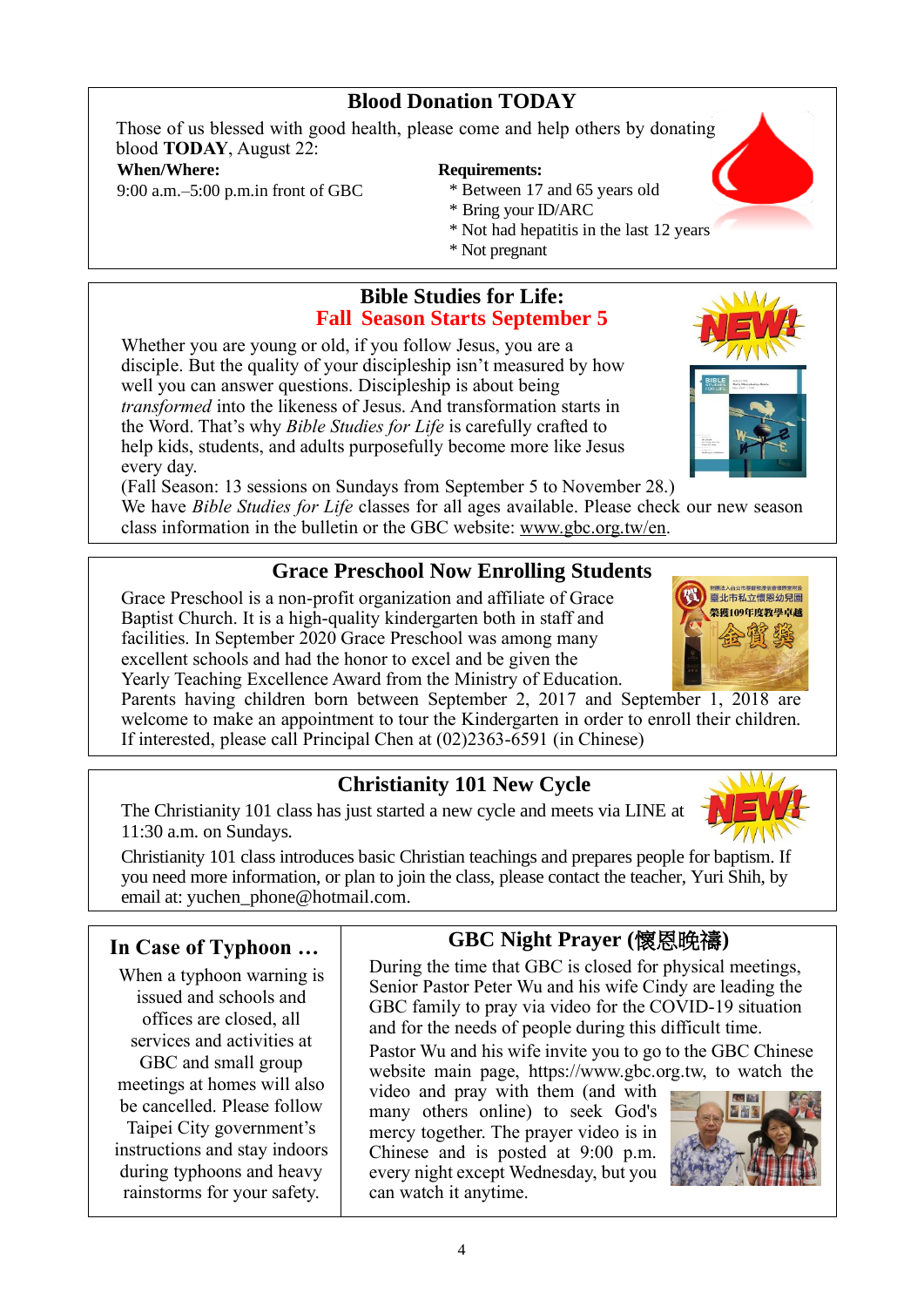### **Mabuhay Fellowship**



Following GBC's COVID-19 guidelines, the Mabuhay Fellowship will temporarily suspend its 2 p.m. Tagalog prayer meeting and Bible study

in Room B05 till until further notice. Let's continue to be prayerful and watchful.

The Mabuhay Fellowship comprises Filipinos aiming to share God's love and light through worship, prayer, Bible study, fellowship, gospel sharing, and ministry.

### **Young Adults Fellowship**

Young Adults Fellowship is for young adults from the age of 20-35 to study God's Word and fellowship together. It regularly meets



1st and 3rd Saturdays from 4:30 to 6:00 p.m. at WanFu 22 (next to GBC building); however, it now meets online via Google Meet (until further notice).

Contact Pastor Kevin Wang for how to join the fellowship at:  $kevin@gbc.org.tw$ .

| <b>English Congregation Leaders</b>                                                                                                                                                                                                                                                                        |                                                                                                                                                                                                                                        |                                                                                                                                                                                                                                                                           |                                                                                                                                                                                                                                                                             |                                                                                                                                                                                                                                                   |  |
|------------------------------------------------------------------------------------------------------------------------------------------------------------------------------------------------------------------------------------------------------------------------------------------------------------|----------------------------------------------------------------------------------------------------------------------------------------------------------------------------------------------------------------------------------------|---------------------------------------------------------------------------------------------------------------------------------------------------------------------------------------------------------------------------------------------------------------------------|-----------------------------------------------------------------------------------------------------------------------------------------------------------------------------------------------------------------------------------------------------------------------------|---------------------------------------------------------------------------------------------------------------------------------------------------------------------------------------------------------------------------------------------------|--|
| English Leading Pastor: Nick Brideson                                                                                                                                                                                                                                                                      |                                                                                                                                                                                                                                        |                                                                                                                                                                                                                                                                           |                                                                                                                                                                                                                                                                             |                                                                                                                                                                                                                                                   |  |
| Pastor Nick Brideson                                                                                                                                                                                                                                                                                       | Minister Priscilla Liao                                                                                                                                                                                                                | Pastor Kevin Wang                                                                                                                                                                                                                                                         |                                                                                                                                                                                                                                                                             |                                                                                                                                                                                                                                                   |  |
| <b>Adult Education</b><br>/Mission                                                                                                                                                                                                                                                                         | AM Worship                                                                                                                                                                                                                             | Children's<br>Education/Caring                                                                                                                                                                                                                                            | PM Worship                                                                                                                                                                                                                                                                  | Youth/Fellowship                                                                                                                                                                                                                                  |  |
| <b>Adult Education</b><br>Nick Brideson<br>nick@gbc.org.tw<br><b>Foreign Mission:</b><br><b>Medical/Dental Team</b><br>Armand Lim<br>rmanlim@yahoo.com<br><b>VBS</b> Team<br>Priscilla Liao<br>$priscilla(\partial gbc.org.tw)$<br><b>Taiwan Mission:</b>                                                  | <b>Morning Music</b><br>Cherrie Gow Lim<br>cvgow@yahoo.com<br><b>Morning Greeters</b><br>Chien Ferng<br>cferng@gmail.com<br><b>Adult Choir</b><br><b>Hand Bell Choir</b><br>Juliet Jao<br>lenyinjao@gmail.com<br><b>Hallel Singers</b> | <b>Cryroom Children's</b><br><b>Care Ministry</b><br>Abby Tu<br>abbbytu@gmail.com<br><b>AWANA Preschool</b><br>Joanna Peng<br>Joanna1285@hotmail.com Evening Multimedia<br><b>AWANA Spark Group</b><br>Crystal Turner<br>elisayeh@yahoo.com<br><b>AWANA T&amp;T Group</b> | <b>Evening Music Team</b><br>Alex Chen<br>gbceworshipteam@gmail.com<br><b>Evening Greeters</b><br>Vicky Kuo<br>asiaglobe999@gmail.com<br><b>Grant Burgess</b><br>grantburgess@live.co.za<br><b>Evening Tea / Baptism</b><br><b>Celebration Fellowship</b><br>Michelle Cheng | <b>Trinity Youth</b><br>(Grade 7 and above)<br>Grant & Kirsten<br><b>Burgess</b><br>grantburgess@live.co.za<br><b>Mabuhay Fellowship</b><br>Ava Zamora<br>avazam@yahoo.com<br><b>Young Adults</b><br>Fellowship<br>Kevin Wang<br>kevin@gbc.org.tw |  |
| <b>TaiTung Team</b><br>Cherrie Gow Lim<br>cvgow@yahoo.com<br><b>Orphanage Ministry</b><br>Julie Chen<br>yuling0914@gmail.com<br><b>NTU Friday English</b><br><b>Conversation Group</b><br>Roy Treurnicht<br>gbcecntuclass@gmail.com<br><b>Ethiopian Students Group</b><br>Abex Tesfaye<br>abex98@gmail.com | Cherrie Gow Lim<br>cvgow@yahoo.com<br><b>Morning Fellowship Tea</b><br>Yuri Shih<br>yuchen_phone@hotmail.com<br><b>Morning Multimedia</b><br>Vicky Lin<br>gbcmomingmedia@gmail.com                                                     | Ming Lai<br>minglai88@gmail.com<br><b>Prayer Ministry</b><br>Priscilla Liao<br>priscilla@gbc.org.tw<br><b>Hospital Visitation</b><br>Amanda Lou<br>lou.amanda@gmail.com<br><b>Small Groups</b><br>Women<br>General<br>Ministry                                            | yealincheng@yahoo.com<br><b>Baptism Support</b><br>Aline Kao<br>$aline(\alpha)$ gbc.org.tw                                                                                                                                                                                  | <b>Small Groups</b><br>Youth<br><b>Students</b><br>Parenting                                                                                                                                                                                      |  |

**Secretarial staff Deacon** 

SueJenny Hsu suejenny@gbc.org.tw Aline Kao aline@gbc.org.tw

Yuri Shih yuchen\_phone@hotmail.com

**Alternate Deacon** Timothy Meesala [yedukondaluster@gmail.com](mailto:yedukondaluster@gmail.com)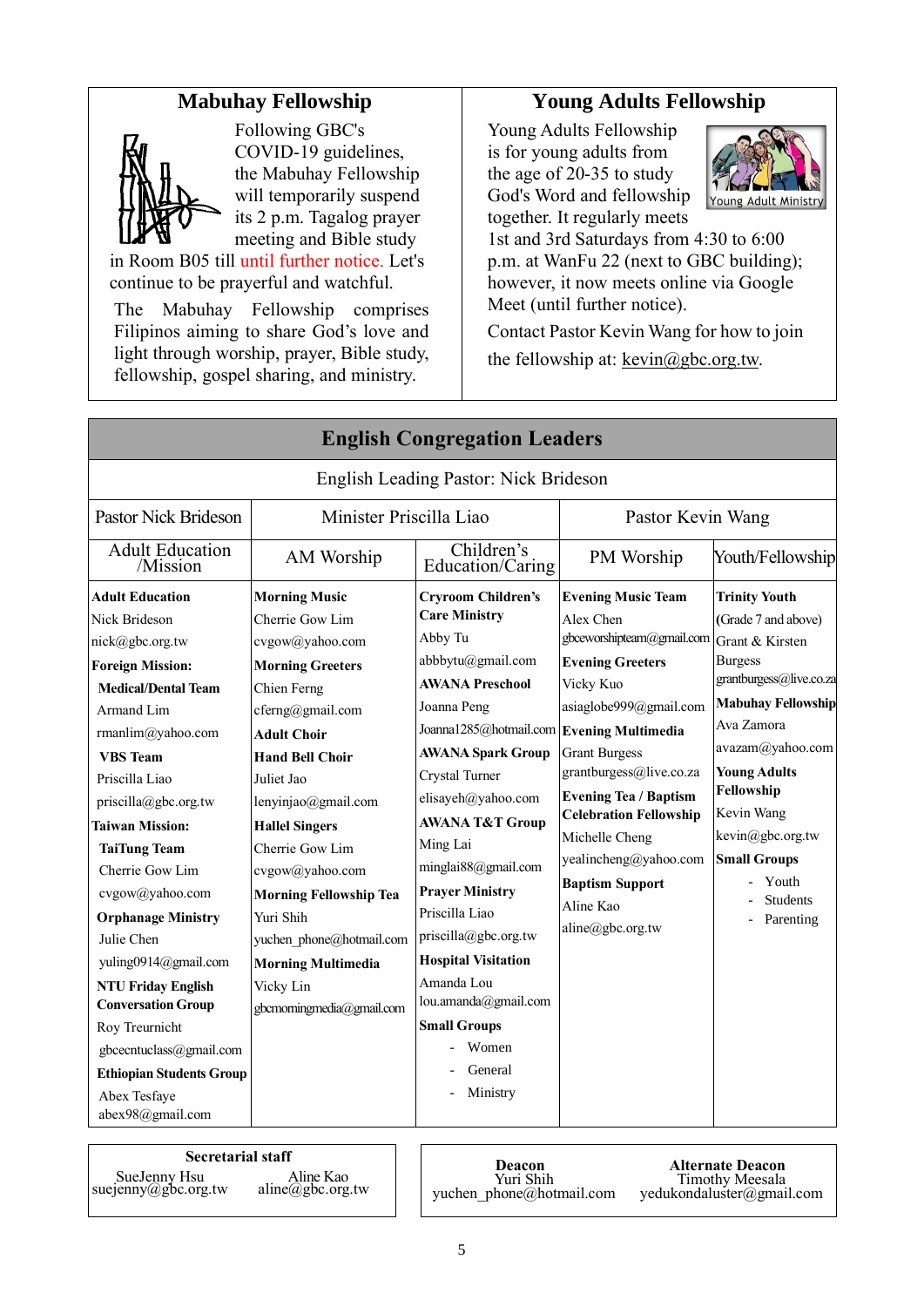### Due to the COVID-19 situation, all Sunday classes are cancelled or online until further notice. For information on online classes, contact the teacher by email below.

#### ★★ **Sunday School Information** ★★ **Class Time & Room Beginning Christian Life** Alpha – New and non-Christians Christianity 101 - required for baptism 11:30 a.m. vuchen\_phone@hotmail.com **Maturing Christians** Bible Studies for Life 9:00 a.m. class: - Chien Ferng [\(cferng@gmail.com](mailto:cferng@gmail.com) 11:30 a.m. classes: - Ava Zamora (avazam@yahoo.com) - Chien Ferng (*cferng@gmail.com*) - Kevin Hartman [\(lou.amanda@gmail.com\)](mailto:lou.amanda@gmail.com) Roy Treurnicht [\(roytreur@gmail.com\)](mailto:roytreur@gmail.com) 4:00 p.m. class: - Amy Wang (aline@gbc.org.tw) **Developing Leaders** Bible Interpretation  $*1:30 - 2:30$  p.m. ross.hohl@gmail.com Youth: Grade 7 and above Bible Studies for Life  $*11:45$  a.m. - 12:45 p.m. kevin@gbc.org.tw **Children** Nursery - Age 3 and under 11:20 a.m. - 12:50 p.m. Preschool - Age 3 to 5 11:40 a.m. - 12:40 p.m. AWANA - Kindergarten  $(\pm \text{H})$  to Grade 6 | 11:30 a.m. - 1:00 p.m. | minglai88@gmail.com **Meeting time changes** are marked with "\*"

| $\star \star$ Fellowships – Join a fellowship directly $\star \star$ |                                                    |            |  |  |
|----------------------------------------------------------------------|----------------------------------------------------|------------|--|--|
| Fellowship                                                           | Time                                               | Location   |  |  |
| Mabuhay                                                              | Sundays 2:00 - 4:00 p.m.                           | <b>B05</b> |  |  |
| Young Adults $(20 - 35 \text{ y.o.})$                                | $1st$ & 3 <sup>rd</sup> Saturdays 4:30 - 6:00 p.m. | WanFu 22   |  |  |

| $\star \star$ Small Groups – Contact the leader to join $\star \star$ |                                              |                                                        |                                                                           |  |
|-----------------------------------------------------------------------|----------------------------------------------|--------------------------------------------------------|---------------------------------------------------------------------------|--|
| <b>Type</b>                                                           | <b>Name</b>                                  | Day/Time                                               | <b>Location/Contact Emails</b>                                            |  |
| <b>Students</b>                                                       | NTU Friday English<br>Conversation Group     | Friday<br>$12:20 - 1:10$ pm                            | NTU<br>roytreur@gmail.com                                                 |  |
|                                                                       | <b>International Students Group</b>          | Friday<br>$7:30 - 9:00 \text{ pm}$                     | WanFu 22A<br>cesaledro57@gmail.com                                        |  |
| Language/<br>Nationality                                              | <b>Ethiopian Students Group</b>              | Sunday<br>$7:00 - 9:00$ pm                             | Room 307<br>abex98@gmail.com                                              |  |
| Parenting                                                             | Parenting Group                              | $\frac{2^{nd} \& 4^{th}$ Sunday<br>11:30 am - 12:30 pm | GBC Room 402<br>rod syverson@hotmail.com                                  |  |
| Women                                                                 | Young Sisters Group<br>$(20-35 \text{ yrs})$ | Thursday<br>$7:30 - 9:00$ pm                           | joeym.vanderwerf@gmail.com                                                |  |
|                                                                       | Salt & Light                                 | Sunday<br>$1:30 - 3:00$ pm                             | <b>GBC</b> Mount of Olives Room<br>paulhan2908@gmail.com                  |  |
| General                                                               | Crown of Beauty                              | Saturday<br>$2:00 - 4:00$ pm                           | <b>GBC Mount of Olives Room</b><br>clemence $4261$ ( $\partial$ gmail.com |  |
|                                                                       | Thursday Night Bible<br>Study Group          | Thursday<br>$7:30 - 9:00$ pm                           | GBC Room 301<br>rod syverson@hotmail.com                                  |  |
|                                                                       | NanGang Bible<br><b>Study Group</b>          | Friday<br>$7:00 - 9:30$ pm                             | NanGang<br>sagitamaria@gmail.com                                          |  |
|                                                                       | YungHe Bible Study Group                     | *Saturday<br>$7:30 - 9:00$ pm                          | YungHe<br>yedukondaluster@gmail.com                                       |  |
|                                                                       | HsinChu Bible Study Group                    | Friday<br>$7:30 - 8:45$ pm                             | <b>HsinChu</b><br>rmanlim@yahoo.com                                       |  |
| Ministry                                                              | <b>Hospital Visitation Group</b>             | Thursday<br>$1:30 - 2:30$ pm                           | Near GBC<br>lou.amanda $@g$ mail.com                                      |  |